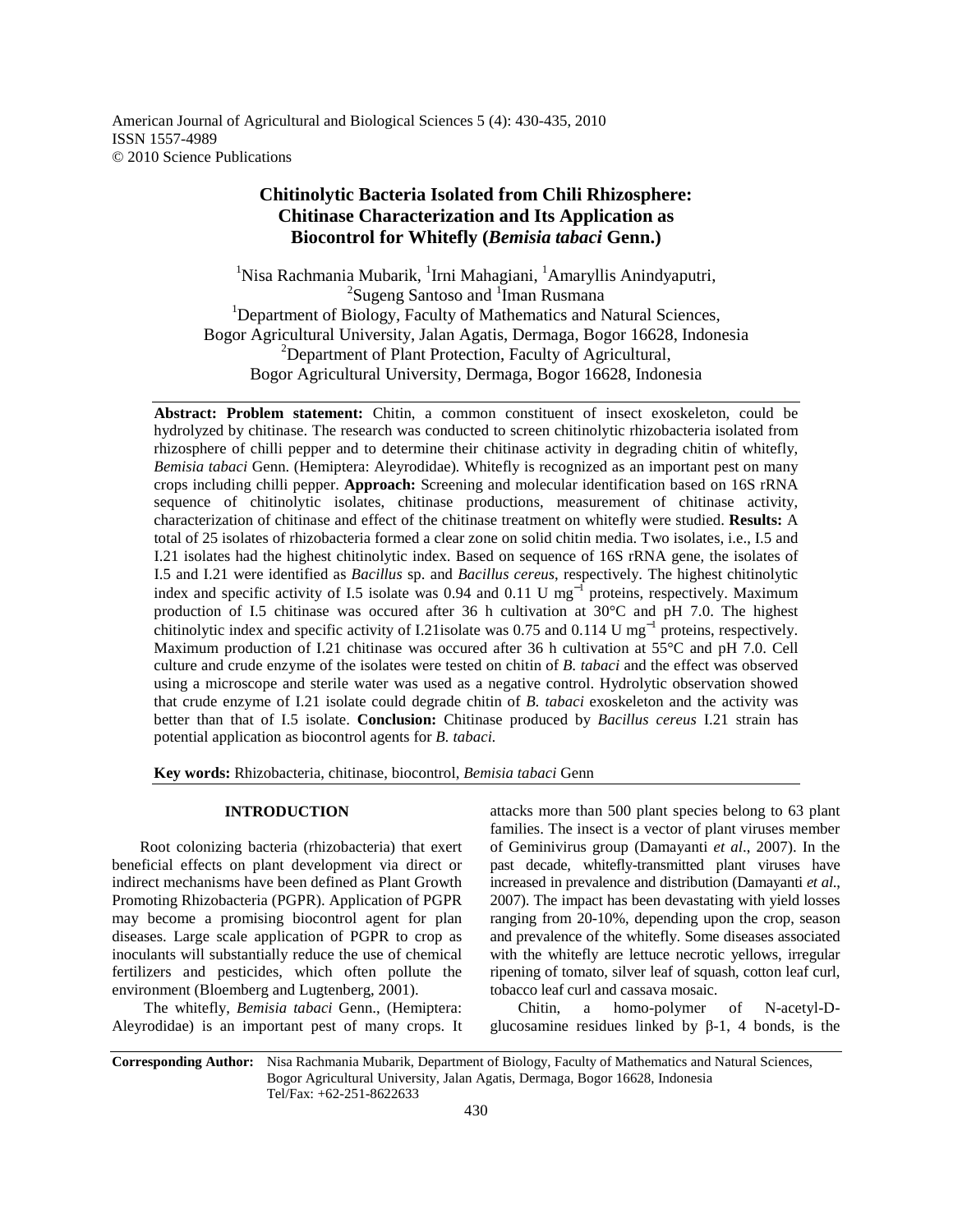most abundant renewable natural resource after cellulose. It is widely distributed in nature as an integument of insects and crustaceans and as a cell wall component of fungi and algae (Toharisman *et al*., 2005). In insects, chitin is not only synthesized by ectoderm cells of the epidermis, foregut, hindgut, trachea and salivary glands, but also by endoderm cells of the mid-gut

 Chitinases {poly [1, 4-(N-acetyl-ß-glucosaminide)] glycanohydrolase; EC 3.2.1.14} are a group of enzymes that able to degrade chitin directly into low-molecular weight products. Since chitin-degrading enzymes can be used to convert chitin-containing raw material into biotechnologically utilizable components, they are significant interest of chemical and pharmaceutical industries. Moreover, chitinase may be applied as insecticides and fungicides to control pests and fungal pathogens of plants respectively (Merzendorfer and Zimoch, 2003).

 The objectives of this research were to screen potential PGPR from pepper rhizosphere which produce extracellular chitinase and to use the enzyme for controlling whitefly, *Bemisia tabaci* Genn. as an important pest on many crops.

## **MATERIALS AND METHODS**

**Bacterial isolates:** As many as 25 PGPR isolates used in this research were isolated from pepper rhizosphere (Damayanti *et al*., 2007). The isolates were collected at IPB Culture Collection, Department of Biology, Faculty of Mathematics and Natural Sciences, Bogor Agricultural University, Indonesia.

**Screening and selection of chitinolytic activity:** The PGPR isolates were grown in chitin agar. The media contained of 1% colloidal chitin,  $0.01\%$  MgSO<sub>4</sub>.7H<sub>2</sub>O, 0.01% K<sub>2</sub>HPO<sub>4</sub>, 0.05% yeast extract, 0.7% (NH<sub>4</sub>)<sub>2</sub>SO<sub>4</sub>, 0.1% NaCl and 1.5% bacto agar. Then the cultures were incubated at 37°C for 48 h. The isolates possessing chitinolytic activity which perform a clear zone were then selected. The screening was conducted based on chitinolytic index that was defined as a ratio of a clear zone and colony diameter. Morphological characteristics of bacterial colony and Gram stain of the isolates were also observed.

**Bacterial identification:** Identification of the isolates was determined based on sequence of 16S rRNA gene. The DNA genome of isolates was extracted according to the procedures of Sambrook (2001). Amplification of the gene was carried out by PCR using Marchesi specific primer 63f (5'-CAG GCC TAA CAC ATG

CAA GTC-3') and 1387r (5'- GGG CGG WGT GTA CAA GGC-3') (Wahyudi *et al*., 2010). The PCR condition was set up 30 cycles (Baharuddin *et al*., 2010) with pre-denaturing step at 94°C for 2 min, denaturing at 92°C for 30 sec, annealing at 55°C for 30 sec, polymerization at 75°C for 1 min and post PCR at 75°C for 5 min. The PCR products, approximately 1300 bp, were purified and sequenced using ABI 310 (Perkin Elmer, USA). Alignment of the 16S-rRNA sequences was conducted by using the BLASTN program from NCBI web site (http://www.ncbi.nlm.nih.gov). Construction of Neighbor Joining Tree and bootstrap analysis of 1000 re-sampling were conducted using a software of MEGA 4.0 (Tamura *et al*., 2007)

**Growth condition and chitinase production:** A number of  $10^8$  cells mL<sup>-1</sup> were inoculated to 100 mL chitin medium containing 0.3% colloidal chitin, 0.01%  $MgSO<sub>4</sub>.7H<sub>2</sub>O$ , 0.01%  $K<sub>2</sub>HPO<sub>4</sub>$ , 0.05% yeast extract,  $0.7\%$  (NH<sub>4</sub>)<sub>2</sub>SO<sub>4</sub> and 0.1% NaCl. The cultures were incubated at 37°C for 72 h on a shaker incubator set up at 120 rpm. The cultures were then centrifuged at 8400 g for 10 min to obtain the crude extract of extracellular chitinase enzyme.

**Measurement of chitinase activity and protein concentration:** Chitinase activity was measured by a modified of Spindler method (Toharisman *et al*. 2005). The crude extract of extracellular enzyme 150 µL was added to 300 µL 0.3% colloidal chitin and 150 µL l 0.1 M phosphate buffer at 37°C, pH 7.0, 120 rpm. The mixture was incubated at 55°C for 30 min. After centrifugation at 8400 g for 5 min, the filtrate was added to 500 µL distillated water and 1000 µL Schales reagent and the mixture was boiled at 100°C. Enzyme activity was determined by measuring absorbance at 420 nm. One unit of enzyme activity was defined as amount of enzyme which released 1 µmol of reduced sugar (N-acetyl glucosamine) per minute. Protein concentration was determined by the method of Bradford (1976) using bovine serum albumin as a standard.

**Characterization of chitinase activity:** Chitinase activity was measured at range of pH 4 up to 10. Effect of temperature on chitinase activity was determined at temperature range of 25°C up to 60°C with 5°C interval from the optimum pH obtained from the previous experiment.

**Effect of crude chinitase on whitefly exoskeleton:** Crude chitinase of the selected isolates were tested to whitefly exoskeleton at room temperature (+30°C). The enzymes were produced at 37°C and pH 7.0. Twelve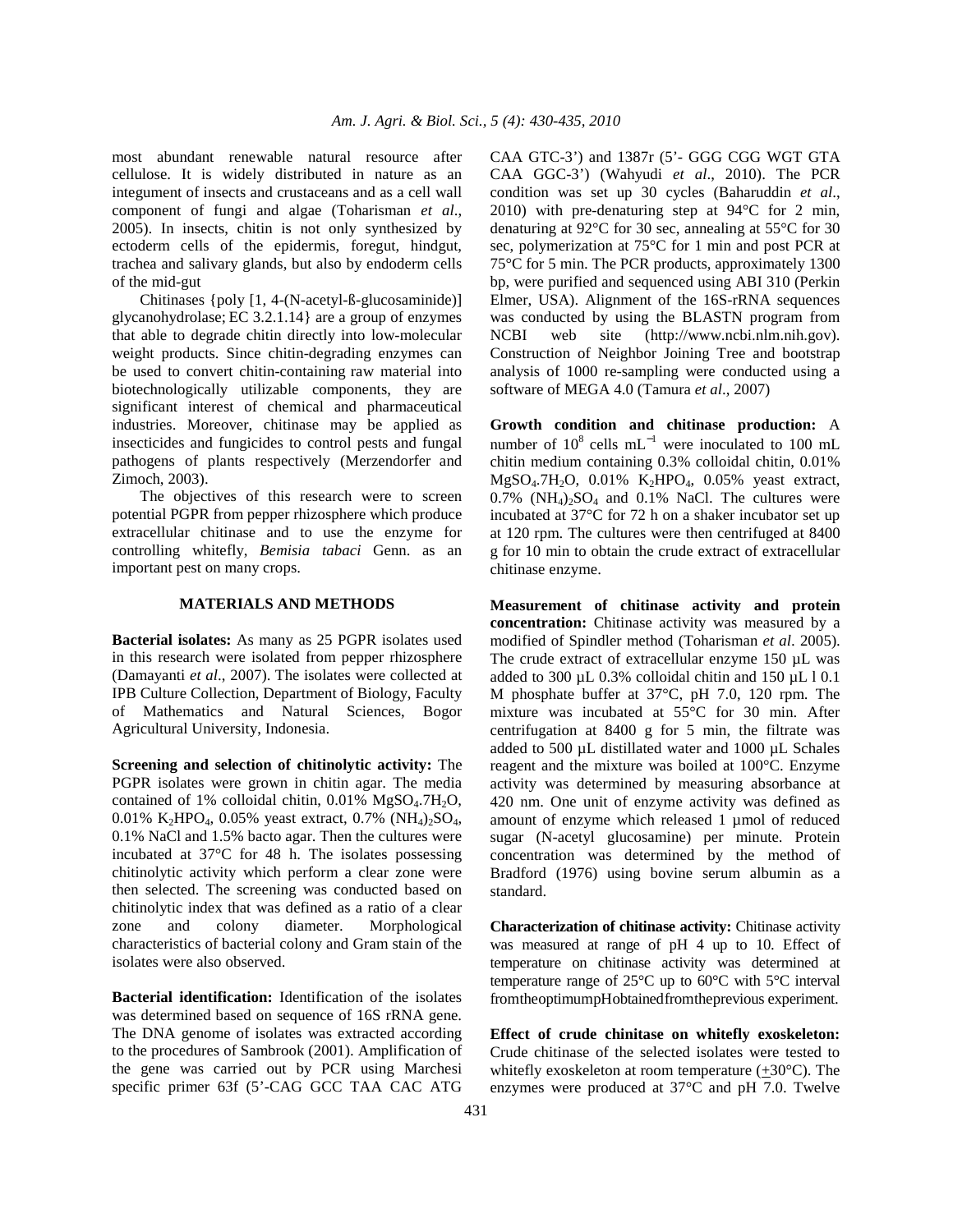mature whiteflies were kept in a jar and each insect was dropped with 20 µL crude chitinases. The ability of the chitinase to hydrolyze exoskeleton of whitefly was observed after 3 days of treatment using whole mount method. Treated whiteflies were firstly fixed with 70% ethanol f or 24 h and dehydrated with ethanol 90% for 10 min. Then the whiteflies were dropped with clove oil for 15 min and cleared using xylol. Each whitefly was put on an object glass, covered and tightened with synthetic resin Entellan®embedding agent. Chitin thickness was observed under a light microscope at 100 times magnification. The observation was conducted in two replicates.

### **RESULTS**

**Properties of chitinolytic isolates:** There were 25 PGPR isolates performing a clear zone around their colony on chitin agar (Table 1). Formation of a clear zone indicated that the isolates produced extracellular chitinase. Isolates of I.5 and I.21 showed the highest chitinolytic index i.e., 0.94 and 0.75, respectively. The isolates are Gram-positive and rod shaped bacteria.

**Identification of chitinolytic isolates:** Amplification of 16S rRNA gene resulted a specific DNA fragment of approximately 1300 bp. DNA sequence analysis of the PCR products using the BlastN revealed that I.5 isolate had the closest similarity to *Bacillus sp.* BBT91 (88% similarity) and I.21 isolate had the closest similarity to *Bacillus cereus* BSA 37 (93% similarity).

| Table 1: Properties of chitinase producing PGPR |  |  |  |  |
|-------------------------------------------------|--|--|--|--|
|-------------------------------------------------|--|--|--|--|

|         |              |          |        | Colony |                 |
|---------|--------------|----------|--------|--------|-----------------|
|         | Chitinolytic | Shape of | Gram   |        |                 |
| Isolate | index        | the cell | stain  | Shape  | Color           |
| I.10    | 0.02         | Rod      | $+$    | Round  | White           |
| I.20    | 0.01         | Rod      | $+$    | Round  | White           |
| I.30    | 0.17         | Rod      | $+$    | Round  | White           |
| I.40    | 0.06         | Ovoid    |        | Round  | White           |
| I.50    | 0.94         | Rod      | $^{+}$ | Round  | White           |
| I.80    | 0.05         | Ovoid    |        | Round  | White           |
| I.14    | 0.04         | Rod      |        | Round  | <b>Brownish</b> |
| I.15    | 0.08         | Rod      |        | Round  | <b>Brownish</b> |
| I.21    | 0.75         | Rod      | $+$    | Round  | White           |
| I.25    | 0.10         | Rod      | $+$    | Round  | Transparent     |
| I.26    | 0.11         | Rod      |        | Round  | Yellow          |
| I.28    | 0.10         | Rod      |        | Round  | <b>Brownish</b> |
| I.33    | 0.10         | Rod      | $+$    | Round  | White           |
| I.34    | 0.10         | Rod      |        | Round  | White           |
| II.70   | 0.05         | Rod      |        | Round  | Yellow          |
| II.80   | 0.06         | Rod      |        | Round  | Orange          |
| II.10   | 0.10         | Rod      |        | Round  | White           |
| II.11   | 0.10         | Coccus   |        | Round  | White           |
| II.12   | 0.03         | Rod      |        | Round  | White           |
| II.13   | 0.51         | Rod      | $+$    | Round  | White           |
| II.14   | 0.10         | Rod      | $+$    | Round  | White           |
| II.15   | 0.10         | Rod      |        | Round  | Yellow          |
| II.16   | 0.03         | Coccus   |        | Round  | Yellow          |
| II.17   | 0.02         | Rod      |        | Round  | Orange          |
| II.34   | 0.10         | Rod      |        | Round  | Yellow          |

This result indicated that 1.5 isolate was *Bacillus* sp. I.5 and I.21 isolate was *B. cereus* I.21. Phylogenetic tree based on partial sequences of 16S rRNA gene showed the cluster relationship of the isolates among their group (Fig. 1).

**Growth and chitinase production of the chitinolytic isolates:** Two selected isolates were grown in liquid chitin media (pH 7.0) at 37°C. The growth rate of I.5 isolate was ascended from 0-12 h of incubation and then the growth was relatively stable up to 72 h of incubation (Fig. 2a). Similarly the growth rate of I.21 isolate was ascended from 0-12 h of incubation, however it was descended afterwards (Fig. 2b).



Fig. 1: Dendogram of the chitinolitic isolates based on partial sequences of 16S rRNA gene with reference strains. The scale bar corresponds to 0.02 substitutions per nucleotide position



Fig. 2: Growth and chitinase activity of the selescted isolates; (a) I.5 isolate and (b) I.21 isolates. Growth of cell  $(\bullet)$  and enzyme production  $(\bullet)$ were measured at 37°C and pH 7.0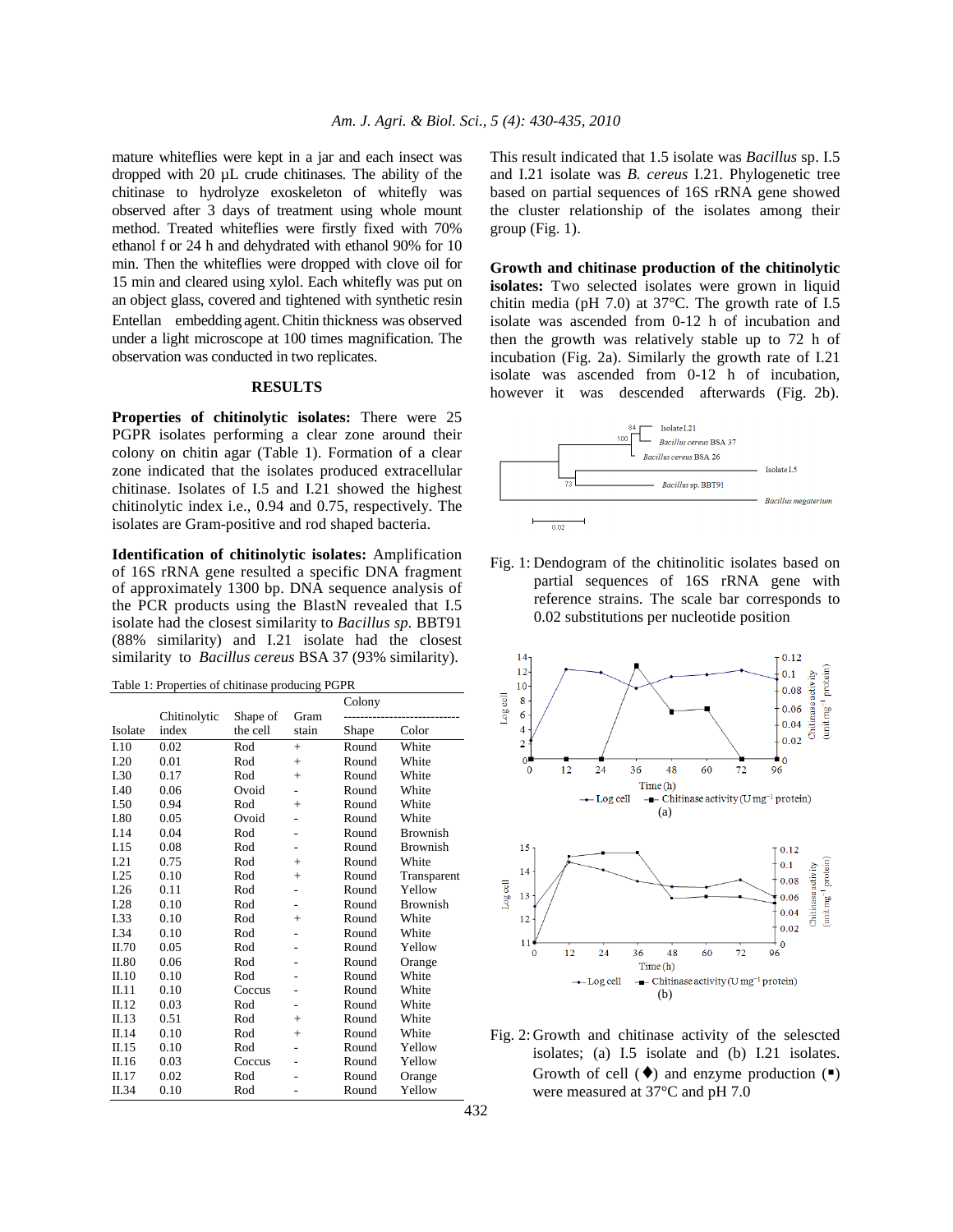

Fig. 3: Effect of temperature on chitinase activity of I.5 and I.21 isolates at pH 7.0



Fig. 4: Effect of pH on chitinase activity of I.5 and I.21 isolates. The activity was measured at 55°C



Fig. 5: Whitefly exoskeleton after 3 days treatment of control (a), crude chitinase enzyme of I.5 isolate (b) and crude chitinase enzyme of I.21 isolate (c) at room temperature. Microscope observation was done at 100 times magnification

Chitinase produced by I.5 isolate was detected starting 36 h of incubation, however the activity was not detected after 60 h of incubation (Fig. 2a). The highest chitinase activity was found at 36 h of incubation. Furthermore chitinase production of I.21 isolate was detected starting 12 h of incubation and it was ascended up to 36 h of incubation. And afterwards it was descended and still detected up to 96 h of incubation. The highest chitinase production of I.21 isolate was also found at 36 h of incubation (Fig. 2b).

**Characterization of chitinase activity:** Optimum temperature for chitinase maximum activity of I.5 isolate was at 55 and 60°C. The activity was not detected (zero activity) at temperature between 30- 50°C. However, isolate of I.21 showed chitinase activity at 50 and 55°C (Fig. 3). Regarding optimum pH of the enzyme activity, it was shown that both isolates had the maximum activity at pH 7.0. There was no chitinase activity of I.21 isolate at pH either lower than pH 5.0 or higher than pH 8 (Fig. 4).

**Whitefly chitin hydrolysis:** About 20 µL crude enzyme  $(0.08 \text{ U} \text{ mg}^{-1} \text{ protein})$  of each chitinase was used to hydrolyze whitefly exoskeleton. Microscopic observation showed that whitefly exoskeleton were thinned out. Chitinases of the isolates made the exoskeleton getting thinner after 3 days treatment. Treatment of chitinase showed significantly different than that of control on whitefly exoskeleton. The treated exoskeletons were become more transparent than that of control particularly on the effect of I.21 crude chitinase (Fig. 5).

#### **DISCUSSION**

 Based on sequence of the 16S rRNA gene, I.5 isolate was similar to *Bacillus* sp. and I.21 isolate was similar to *B. cereus*. Shanmugaiah *et al*. (2008) reported that among the 39 chitinolytic bacteria which were isolated from rice rhizosphere, only 11 isolates produced zone of clearance over 0.5 cm on chitin colloidal agar. Chitinase production was reported in different species of *Bacillus* such as *B. amyloliquefaciens*  (Wang *et al*., 2002), *B. cereus* (Huang *et al*., 2005), *B. circulans* (Chen *et al*., 2004), *B. licheniformis*  (Waldeck *et al*., 2006), *B. megaterium* (Donderski and Brzezinska, 2005), *B. stearothermophilus* (Sakai *et al*., 1994), *B. subtilis* (Wang *et al*., 2006), *B. thuringiensis*  sub sp. *aizawai* (De la Vega *et al*., 2006), *B. thuringiensis* sub sp. *kurstaki* (Driss *et al*., 2005).

 Isolate of I.5 and I.21 produced extracellular chitinase hydrolyzing a substrate such as chitin colloidal. The highest specific chitinase activity was found at stationary phase when the cells density began to decrease, it was at 36 h of incubation. After incubated 48 h the activity was started to decrease and yet I.5 isolate showed no chitinase activity after 72 h of incubation. Isolate of I.21 showed chitinase activity at 50 and 55°C. Chitinase of I.5 isolate had the highest activity at 30°C and also had the activity at 55 and 60°C. There were no chitinase activity between 30 and 50°C. It was assumed that more than one chitinase at the crude enzymes of I.5 isolate, which had optimum activity at 30 and 55°C, respectively. Chitinases have been isolated from variety of bacteria including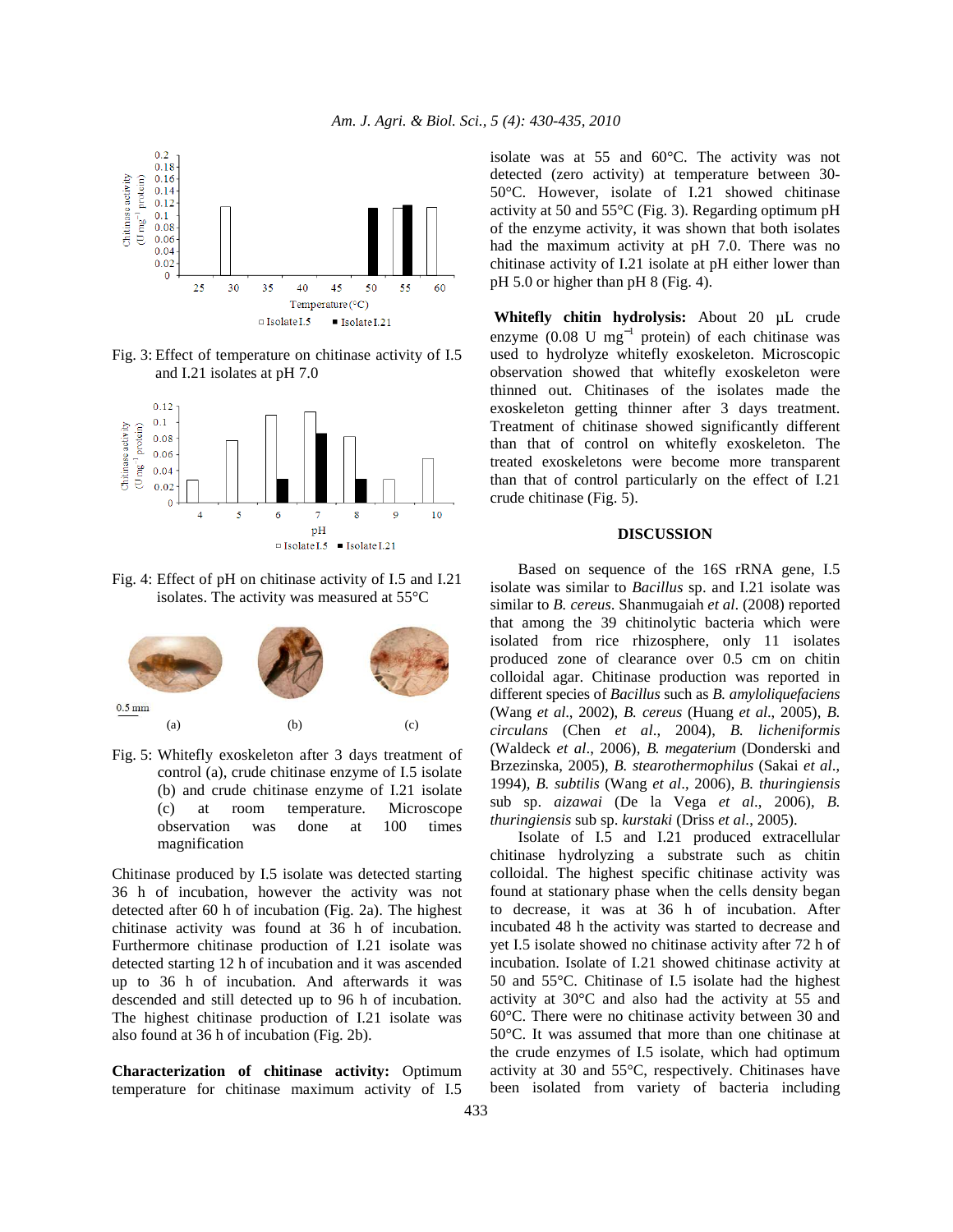*Bacillus* spp. and some of them are reported to produce multiple forms of chitinases with different molecular weight (Shanmugaiah *et al*., 2008).

 Enzyme activity was also affected by pH. Chitinase of I.5 isolate showed activity at pH 5-8 and the highest activity were found at pH 7. Isolate of I.21 only had activity in between pH 6 up to 8 and the optimum activity at pH 7. Chitinase activity of bacteria were generally optimum at low pH, but some bacteria also had optimum pH at neutral pH (Toharisman *et al*., 2005).

 This research analyzed the ability of cell culture and chitinases of I.5 and I.21 isolates in degrading exoskeleton of whitefly (*Bemisia tabaci*). Damaging level of exoskeleton caused by the treatment was observed. Chitinase treatment made it possible to hydrolyze chitin of the whitefly exoskeleton. Insect exoskeleton shown dark color was degraded by the enzyme becoming more transparent. Objects with higher transparency showed higher quantity of hydrolyzed chitin. I.21 chitinase showed more effective to hydrolized exoskeleton of whitefly than I.5. Chitinase produced by isolate was a potential bacterium to be improved and used as a biocontrol agent for pest insects such as whitefly*.* Application of chitinase also can be done by spraying it directly to the plants. Leaves and fruits of chitinase sprayed strawberry showed no presence of any insects nor pathogenic fungi (Koga, 2005). Combination between chitinase and σ-toxin of *B. thuringiensis* were found more effective in killing pest insects (Patil *et al*., 2000). Spreading of chitin to a plant was also an alternative application to control pest insects, because it will induce chitinolytic bacteria to secrete chitinase (Metcalfe *et al*., 2002).

### **CONCLUSION**

 *Bacillus* sp. I.5 and *Bacillus cereus* I.21 isolates produced chitinase optimum at pH 7.0. Chitinase of I.21 isolate was more effective to hydrolyze exoskeleton of whitefly (*Bemisia tabaci*) than that of I.5 isolate. Chitinase is a potential biocontrol agent against whitefly.

#### **REFERENCES**

Baharuddin, A.S., M.N.A. Razak, S.H. Lim, M.N. Ahmad, S. Abd-Aziz *et al*., 2010. Isolation and characterization of thermophilic cellulaseproducing bacteria from empty fruit bunches-palm oil mill effluent compost. Am. J. Applied Sci., 7: 56-62.

http://www.scipub.org/fulltext/ajas/ajas7156- 62.pdf

- Bloemberg, G.V. and B.J.J. Lugtenberg, 2001. Molecular basis of plant growth promotion and biocontrol by rhizobacteria. Curr. Opin. Plant Biol., 4: 343-350. DOI: 10.1016/S1369-5266(00)00183-7
- Bradford, M.M., 1976. A rapid and sensitive method for the quantitation of microgram quantities of protein utilizing the principle of protein-dye binding. Anal. Biochem., 72: 248-254. DOI: 10.1016/0003-2697(76)90527-3
- Chen, C.Y., Y.H. Wang and C.J. Huang, 2004. Enhancement of the antifungal activity of *Bacillus subtilis* F29-3 by the chitinase encoded by *Bacillus circulans* chiA gene. Can. J. Microbiol., 50: 451-454. PMID: 15284891
- Damayanti, T.A., H. Pardede and N.R. Mubarik, 2007. Utilization of root-colonizing bacteria to protect hot-pepper against *Tobacco Mosaic Tobamovirus.*  Hayati J. Biosci., 14: 105-109. http://www.ijonline.net/index.php/HAYATI/article /view/157
- De la Vega, L.M., J.E. Barboza-Corona, M.G. Aguilar-Uscanga and M. Ramirez-Lepe, 2006. Purification and characterization of an exochitinase from *Bacillus thuringiensis* subsp. *aizawai* and its action against phytopathogenic fungi. Can. J. Microbiol., 52: 651-657. DOI: 10.1139/W06-019
- Donderski, W. and M.S. Brzezinska, 2005. The influence of heavy metals on the activity of chitinases produced by planktonic, benthic and epiphytic bacteria. Polish J. Environ. Stud., 14: 851-859. http://www.pjoes.com/pdf/14.6/851- 859.pdf
- Driss, F., M. Kallassy\_Awad, N. Zouari and S. Jaoua, 2005. Molecular characterization of a novel chitinase from *Bacillus thuringiensis* subsp. *kurstaki*. J. Applied Microbiol., 99: 945-53. DOI: 10.1111/j.1365-2672.2005.02639.x
- Huang, C.J., T.K. Wang, S.C. Chung and C.Y. Chen, 2005. Identification of an antifungal chitinase from a potential biocontrol agent, *Bacillus cereus* 28-9. J. Biochem. Mol. Biol., 38: 82-88. PMID: 15715951
- Koga, D., 2005. Application of chitinase in agriculture. J. Met. Mater. Miner., 15: 33-36.
- Merzendorfer, H. and L. Zimoch, 2003. Chitin metabolism in insects: Structure, function and regulation of chitin synthetases and chitinases. J. Exp. Biol. 206: 4393-4412. DOI: 10.1242/jeb.00709
- Metcalfe, A.C., M. Krsek, G.W. Gooday, J. Prosser and E.M.H. Wellington, 2002. Molecular analysis of a bacterial chitinolytic community in an upland pasture. Applied Environ. Microbiol., 68: 5042-5050. DOI: 10.1128/AEM.68.10.5042-5050.2002